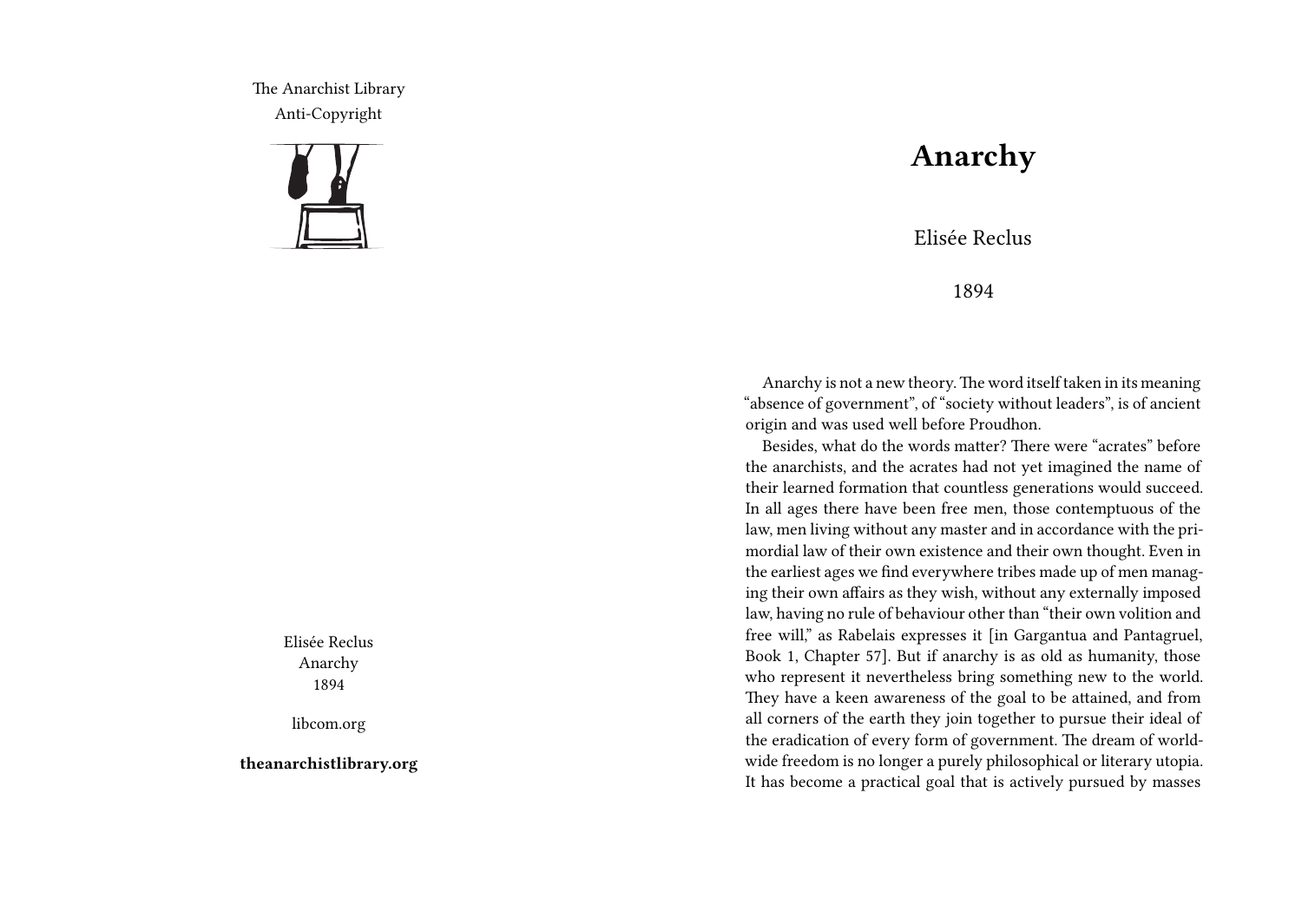of people united in their resolute quest for the birth of a society in which there are no more masters, no more official custodians of public morals, no more jailers, torturers and executioners, no more rich or poor. Instead there will be only brothers who have their share of daily bread, who have equal rights, and who coexist in peace and heartfelt unity that comes not out of obedience to law, which is always accompanied by dreadful threats, but rather from mutual respect for the interest of all, and from the scientific study of natural laws .

No doubt, this ideal seems chimerical to many of you, but I am sure that it seems desirable to most and that you can see in the distance the ethereal image of a peaceful society where the men now reconciled will melt their swords, reshape their cannons and disarm their ships. Besides, are not you one of those who, for a long time, for thousands of years, you say, are working to build the temple of equality? You are "masons", at the end of masonry is a building of perfect proportions, where only free men enter as equals and brothers, working unceasingly to their perfection and reborn by the force of their love of this new life of justice and kindness. That's right, isn't it? You're not alone. You do not claim the monopoly of a spirit of progress and renewal. You do not even commit the injustice of forgetting your adversaries, those who curse and excommunicate you, the ardent Catholics who condemn the enemies of the Holy Church to hell, but who nevertheless prophesy the coming of an age of final peace. Francis of Assisi, Catherine of Sienna, Teresa of Avila, and many others among those of different faiths, certainly loved humanity with the most sincere love, and we owe them to count them among those who lived for an ideal of universal happiness. And now, millions and millions of socialists, at whatever school they belong, are also fighting for a future where the power of capital will be broken and men will finally be able to say "equals" without irony.

The aim of the anarchists is therefore common to them with many generous men belonging to religions, sects, and the most di-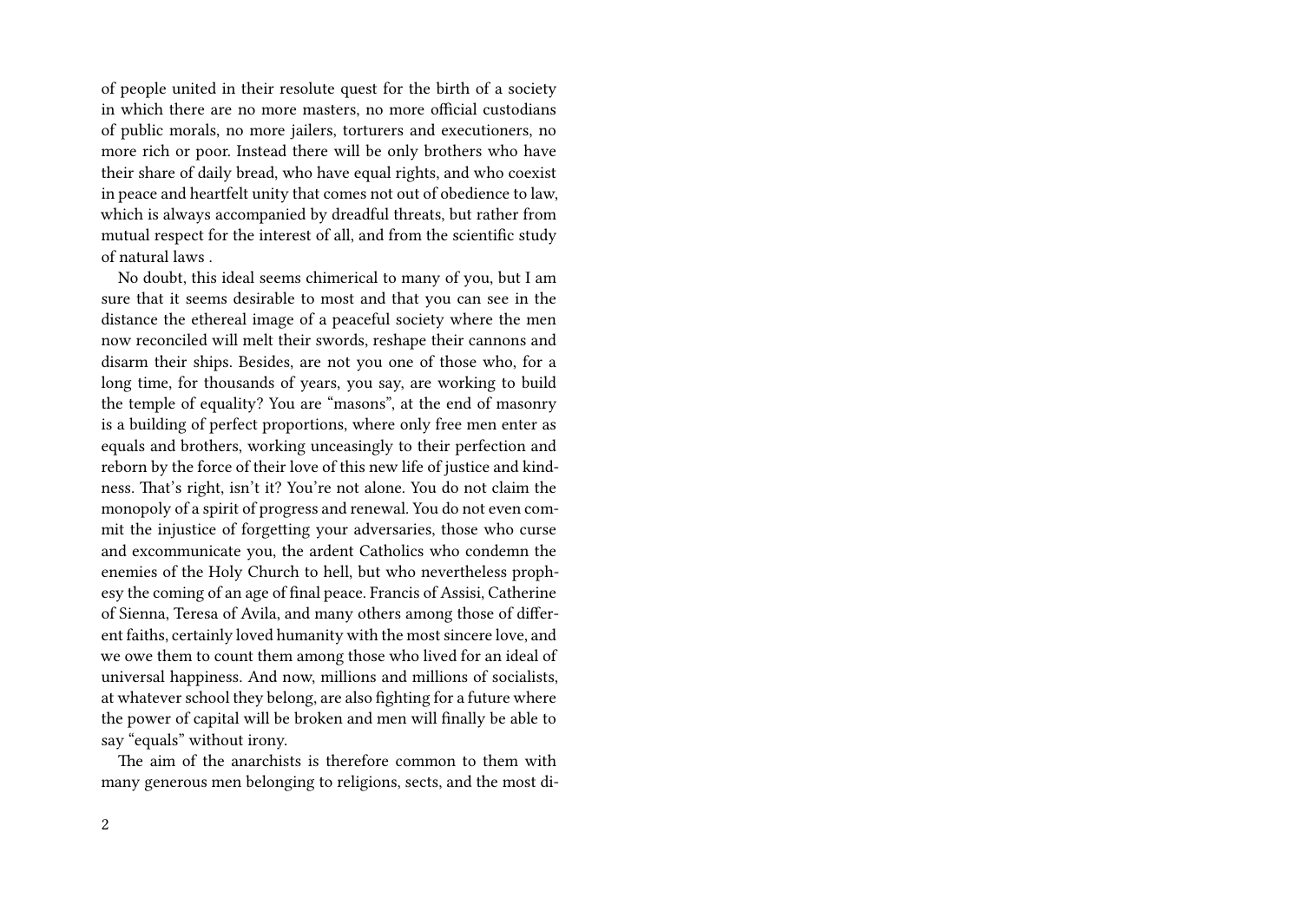verse parties, but they are clearly distinguished by means, as their name indicates in the least doubtful manner.The conquest of power has almost always been the great preoccupation of revolutionaries, including the best intentioned of them. The prevailing system of education does not allow them to imagine a free society operating without a conventional government, and as soon as they have overthrown their hated masters, they hasten to replace them with new ones who are destined, according to the ancient maxim, to "make the people happy." Generally, no one has dared to prepare for a change of princes or dynasties without having paid homage or pledged obedience to some future sovereign. "The king is dead! Long live the king!" cried the eternally loyal subjects  $-$  even as they revolted. For many centuries this has been the unvarying course of history. "How could one possibly live without masters?" said the slaves, the spouses, the children, and the workers of the cities and countryside, as they quite deliberately placed their shoulders under the yoke, like the ox that pulls the plow. The insurgents of 1830 proclaiming "the best of the republics" in the place of a new king are well remembered, as are the Republicans of 1848, who quietly withdrew into their slums after putting in "three months of misery in the service of the provisional government". At the same time, a revolution broke out in Germany, and a popular parliament met in Frankfurt: "the old authority is a corpse" claimed one of the representatives. "Yes," replied the president, "but we are going to resurrect him, we will call new men who will regain power by the power of the nation itself."

Is not this the case for repeating the verses of Victor Hugo: "An old human instinct leads to turpitude?"

In contrast to this instinct, anarchy truly represents a new spirit. One can in no way reproach the libertarians for seeking to get rid of a government only to put themselves in its place. "Get out of the way to make room for me!" are words that they would be appalled to speak. They would condemn to shame and contempt, or at least to pity, anyone who, stung by the tarantula of power, aspired to an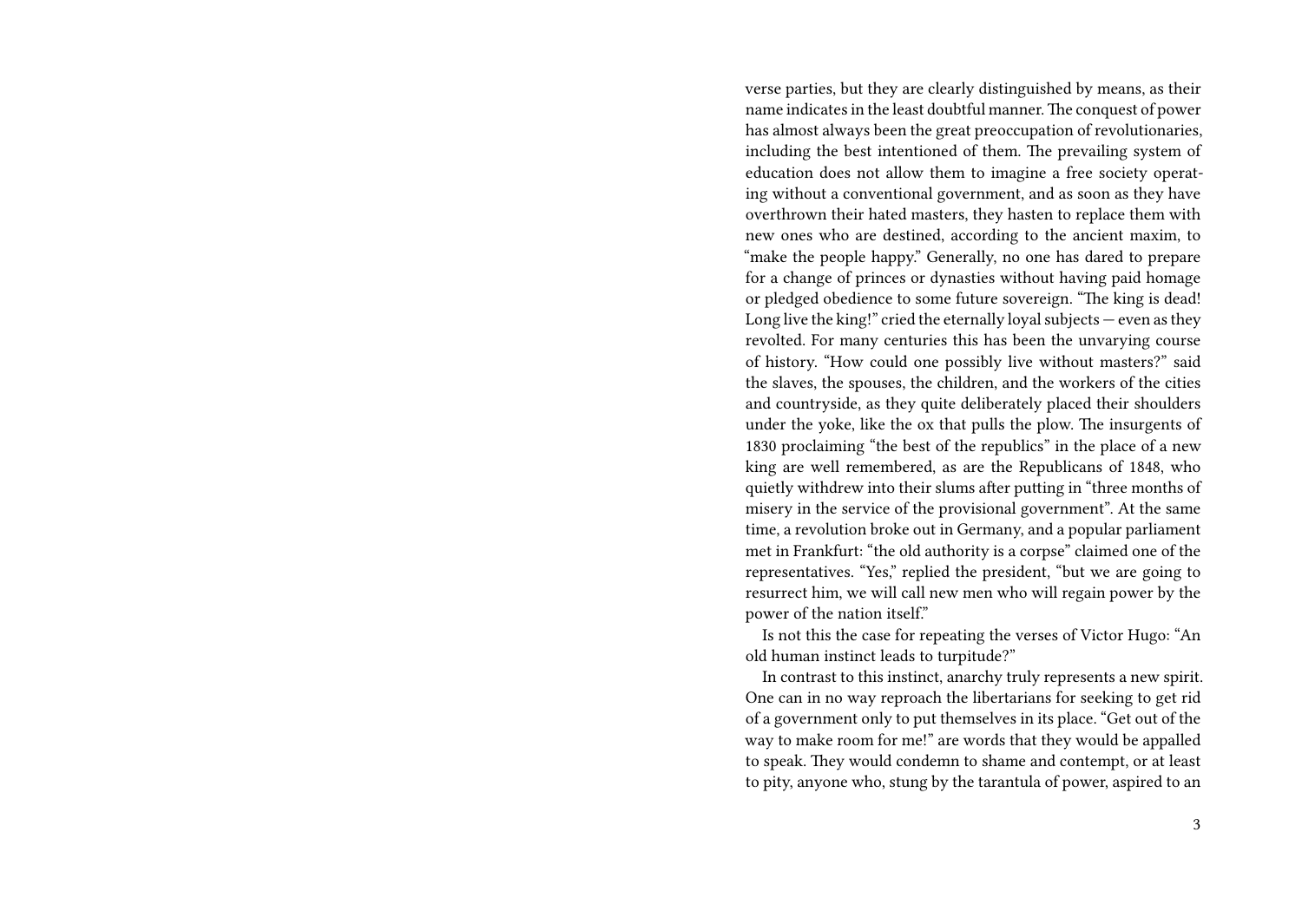office under the pretext of "making his fellow citizens happy." Anarchists contend that the state and all that it implies are not any kind of pure essence, much less a philosophical abstraction, but rather a collection of individuals placed in a specific milieu and subjected to its influence. Those individuals are raised up above their fellow citizens in dignity, power, and preferential treatment, and are consequently compelled to think themselves superior to the common people. Yet in reality the multitude of temptations besetting them almost inevitably leads them to fall below the general level.

This is what we constantly repeat to our brothers-including all our fraternal enemies, like the state socialists- "Watch out for your leaders and representatives!". Like you they are surely motivated by the best of intentions. They fervently desire the abolition of private property and of the tyrannical state. But new relationships and conditions change them little by little. Their morality changes along with their self-interest, and, thinking themselves eternally loyal to the cause and to their constituents, they inevitably become disloyal. As repositories of power they will also make use of the instruments of power: the army, moralizers, judges, police, and informers. More than three thousand years ago the Hindu poet of the Mahabharata expressed the wisdom of the centuries on this subject: "He who rides in a chariot will never be the friend of the one who goes on foot!" Thus the anarchists have the firmest principles in this area. In their view, the conquest of power can only serve to prolong the duration of the enslavement that accompanies it. So it is not without reason that even though the term "anarchist" ultimately has only a negative connotation, it remains the one by which we are universally known. One might label us "libertarians," as many among us willingly call themselves, or even "harmonists," since we see agreement based on free will as the constituting element of the future society. But these designations fail to distinguish us adequately from the socialists. It is in fact our struggle against all official power that distinguishes us most essentially. Each individuality seems to us to be the center of the universe and each has the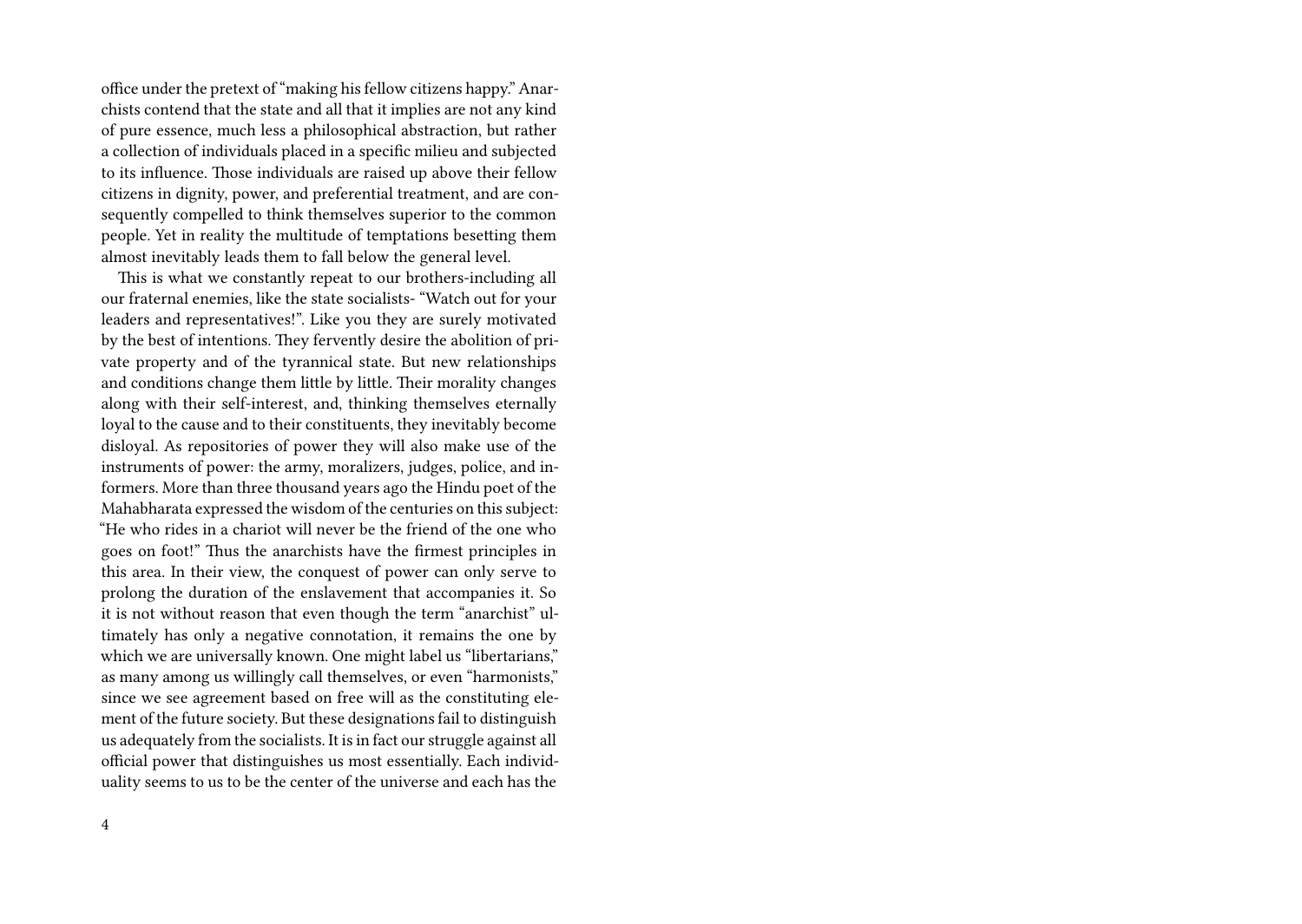I hope not, thanks to the anarchist thought that is emerging more and more, renewing the human initiative. Are you not, if not anarchists, at least highly nuanced anarchists? Who of you, in his soul and conscience, will say to himself the superior of his neighbor, and will not recognize in him his brother and his equal? The morality so often proclaimed here in more or less symbolic words will certainly become a reality. For we, anarchists, know that this morality of perfect justice, of liberty and equality, is indeed the true one, and we live it wholeheartedly, while our adversaries are uncertain. They are not sure of being right; Basically, they are even convinced that they are wrong, and in advance they deliver the world to us.

same right to its integral development, without interference from any power that supervises, reprimands or castigates it.

You know our ideal. Now the first question that arises is this: "Is this ideal really noble and deserving the sacrifice of devoted men, along with the terrible risks that all revolutions entail after it?" Is anarchist morality pure? And in libertarian society, if it is constituted, will man be better than in a society based on the fear of power and laws? I answer with confidence and I hope that soon you will answer with me "Yes, anarchist morality is the one that best fits the modern conception of justice and goodness."

The foundation of the old morality, as you know, was nothing but dread, "trembling," as the Bible says, and as many precepts taught you in your youth. "The fear of God is the beginning of wisdom" was once the starting point of all education: society as a whole was based on terror. Men were not citizens, but subjects or flocks; the wives were servants, the children were the slaves, over whom the parents held a relic of the old right of life and death. We find everywhere, in all social relations, positions of superiority and subordination; finally, even today, the guiding principle of the state itself and of all the particular states that make it up, is hierarchy, by which is meant "holy" archy or "sacred" authority, for that is the true meaning of the word. And this sacrosanct system domination encompasses a long succession of superimposed classes in which the highest have the right to command and the lowest have the duty to obey. The official morality consists in bowing humbly to one's superiors and in proudly holding up one's head before one's subordinates. Each person must have, like Janus, two faces, with two smiles: one flattering, solicitous, and even servile, and the other haughty and nobly condescending. The principle of authority (which is the proper name for this phenomenon) demands that the superior should never give the impression of being wrong, and that in every verbal exchange he should have the last word. But above all, his orders must be carried out. That simplifies everything: there is no more need for quibbling, explanations, hesitations, dis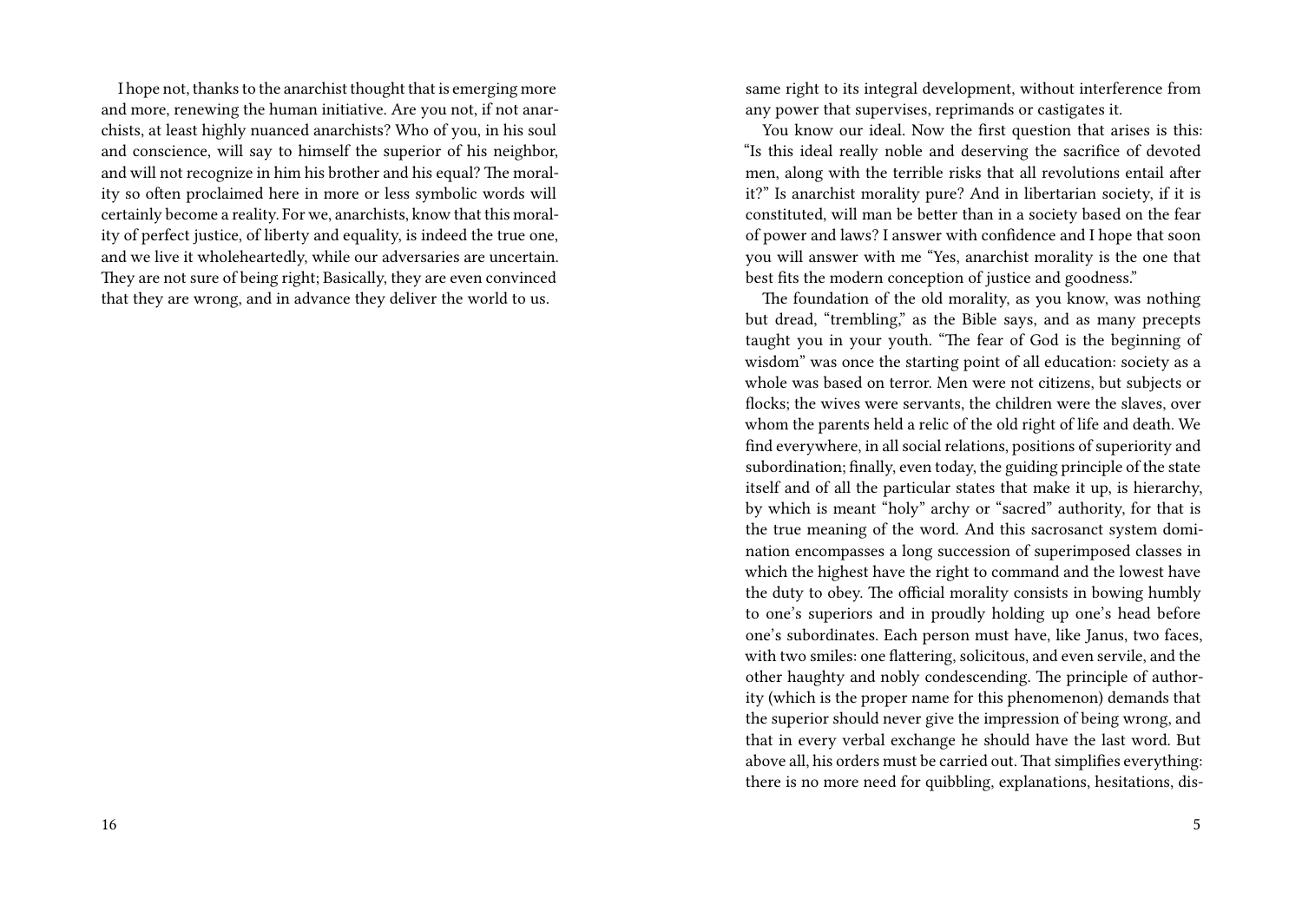cussions, or misgivings. Things move along all by themselves, for better or worse. And if a master isn't around to command in person, one has ready-made formulas-orders, decrees, or laws handed down from absolute masters and legislators at various levels. These formulas substitute for direct orders and one can follow them without having to consider whether they are in accord with the inner voice of one's conscience.

Between equals, the task is more difficult, but also more exalted. We must search fiercely for the truth, discover our own personal duty, learn to know ourselves, engage continually in our own education, and act in ways that respect the rights and interests of our comrades. Only then can one become a truly moral being and awaken to a feeling of responsibility. Morality is not a command to which one submits, a word that one repeats, something purely external to the individual. It must become a part of one's being, the very product of one's life. This is the way that we anarchists understand morality. Are we not justified in comparing this conception favourably with the one bequeathed to us by our ancestors?

Perhaps you will give me reason? But again here, many of you will pronounce the word "chimera". Happy already, that you see at least a noble chimera, I go further, and I affirm that our ideal, our conception of morality is entirely in the logic of history, brought naturally by the evolution of humanity.

Pursued formerly by the terror of the unknown as well as by the feeling of their helplessness in the search for causes, men had created by the intensity of their desire, one or more helpful deities who represented at once their formless ideal and the fulcrum of all this mysterious world visible, and invisible, of the surrounding things. These ghosts of the imagination, clothed with omnipotence, also became in the eyes of men the principle of all justice and all authority: masters of heaven, they naturally had their interpreters on earth, magicians, advisers, warlords before whom they learned to prostrate themselves as before the representatives from above. It was logical, but the man lasts longer than his works, and these

Who of us, coming out of this place, will see the ghosts of vice and hunger rise beside him? In our Europe, there are five million men waiting for a sign to kill other men, to burn houses and crops; another ten million men in reserve outside the barracks are bound in the thought of having to accomplish the same work of destruction; at least five million unfortunates' lives languish in prisons, sentenced to various penalties, ten million die per year of anticipated deaths, and out of 370 million men, 350, if not all, quiver in the justified anxiety of the morrow: in spite of the immensity of the social riches, who of us can affirm that a sudden reversal of fate will not take his away from him? These are facts which no one can dispute, and which should, it seems to me, inspire us all to resolutely change this state of affairs, which is full of incessant revolutions.

I once had the opportunity to talk to a senior official, drawn by the routine of life in the world of those who enact laws and sentences: "Defend your society!" — I told him. "How do you want me to defend it," he replied, "it is not defensible!" It defends itself, however, by arguments which are not reasons, but by the schlague, the dungeon and the scaffold.

On the other hand, those who attack him can do so in all the serenity of their conscience. No doubt the movement of transformation will bring about violence and revolution, but is this world anything other than a world of continuous violence and permanent revolution? And in the alternatives to the social war, which men will be responsible? Those who proclaim an era of justice and equality for all, without distinction of classes or individuals, or those who want to maintain separations and therefore caste hatred, those who add repressive laws to repressive laws, and who do not know how to solve questions except by infantry, cavalry and artillery! History allows us to affirm with certainty that a politics of hate always breeds hatred, fatally aggravating the general situation, or even leading to permanent ruin. How many nations perished, oppressors as well as oppressed! Will we perish in our turn?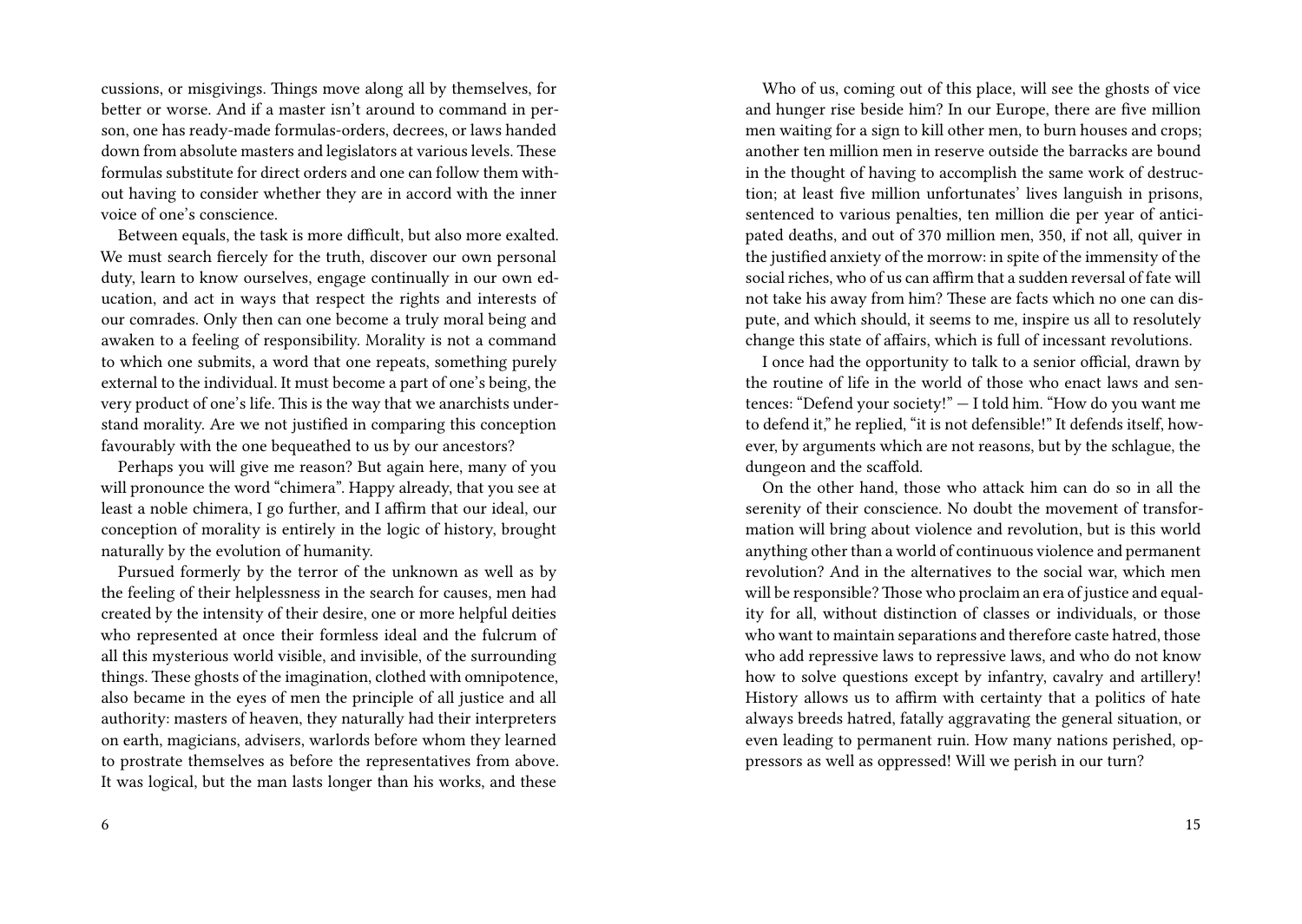Thus this ship, this floating world where, moreover, the punishments are unknown, carries a model republic across the ocean in spite of hierarchical chinoiserie. And this is not an isolated example. Each of you knows at least hearsay, schools where the teacher, despite the severity of the rules, still unapplied, took all students for friends and happy collaborators. Everything is planned by the competent authority to put down the little scoundrels, but their great friend does not need all this paraphernalia; he treats children as men and constantly appeals to their good will, their understanding of things, their sense of justice and all respond with joy. A tiny anarchic society, truly human, is thus constituted, although everything seems to be leagued in the surrounding world to prevent its outbreak: laws, regulations, bad examples, public immorality.

Anarchist groups thus arise incessantly, in spite of the old prejudices and the dead weight of the old manners. Our new world is all around us, as a new flora would sprout under the detritus of the ages. Not only is it not chimerical, as it is constantly repeated, but it is already showing itself in a thousand forms; blind is the man who does not know how to observe it. On the other hand, if there is a chimeric society, it is the pandemonium in which we live. You will do me justice that I have not avoided criticism, so easy with regard to the world today, as constituted by the so-called principle of authority and the fierce struggle for existence. But finally, if it is true that, according to the definition itself, a society is a group of individuals who come together and consult one another for the common good, it can not be said without ambiguity that the chaotic mass constitutes a society. According to her lawyers, for any bad cause has hers — she would aim at perfect order by the satisfaction of the interests of all. But isn't it a laughing stock to see an orderly society in this world of European civilization, with the following continuation of tragedies inside, murders and suicides, violence and shootings, diebacks and famines, robberies, tricks and deceptions of all kinds, bankruptcies, collapses and ruins.

14

gods he created have constantly changed as shadows projected on the infinite. Visible first, animated by human passions, violent and formidable, they retreated little by little in an immense distance; they ended by becoming abstractions, sublime ideas, which even gave no name, and then they became confounded with the natural laws of the world; they returned to that universe they were supposed to have brought out of nothingness, and now the man finds himself alone on the earth, above which he has drawn up the colossal image of God.

The whole conception of things changes at the same time. If God dies, those who draw obedience from their titles also see their shine tarnished: they too must gradually return to the ranks, accommodate their best to the state of things. No one would find Tamerlane nowadays who would order his forty courtiers to throw themselves off a tower, sure that, in the twinkling of an eye, he would see the forty bloody and broken corpses. The freedom to think of all men as anarchists without knowing it. Who does not reserve a little corner of the brain now to think? Now, this is precisely the crime of crimes, sin par excellence, symbolized by the fruit of the tree which revealed to men the knowledge of good and evil. Hence the hatred of science which the Church always professed. Hence the fury that Napoleon, a modern Tamerlane, always had for the "ideologues".

But the ideologues have come. They blew on the illusions of yesteryear as on a mist, starting all the scientific work again by observation and experience. One of them, a nihilist before our time, an anarchist at least in words, began by making a "clean slate" of all he had learned. There is now hardly any scholar, no literary man, who professes to be himself his own master and model, the original thinker of his thought, the moralist of his morals. "If you want to be enlightened, enlighten yourself!" Goethe said. And do not artists seek to make nature as they see it, as they feel it and understand it? It is usually there, it is true, what could be called an "aristocratic anarchy," claiming liberty only for the chosen people of the Musantes, rather than for the engravers of Parnassus. Each of them wants to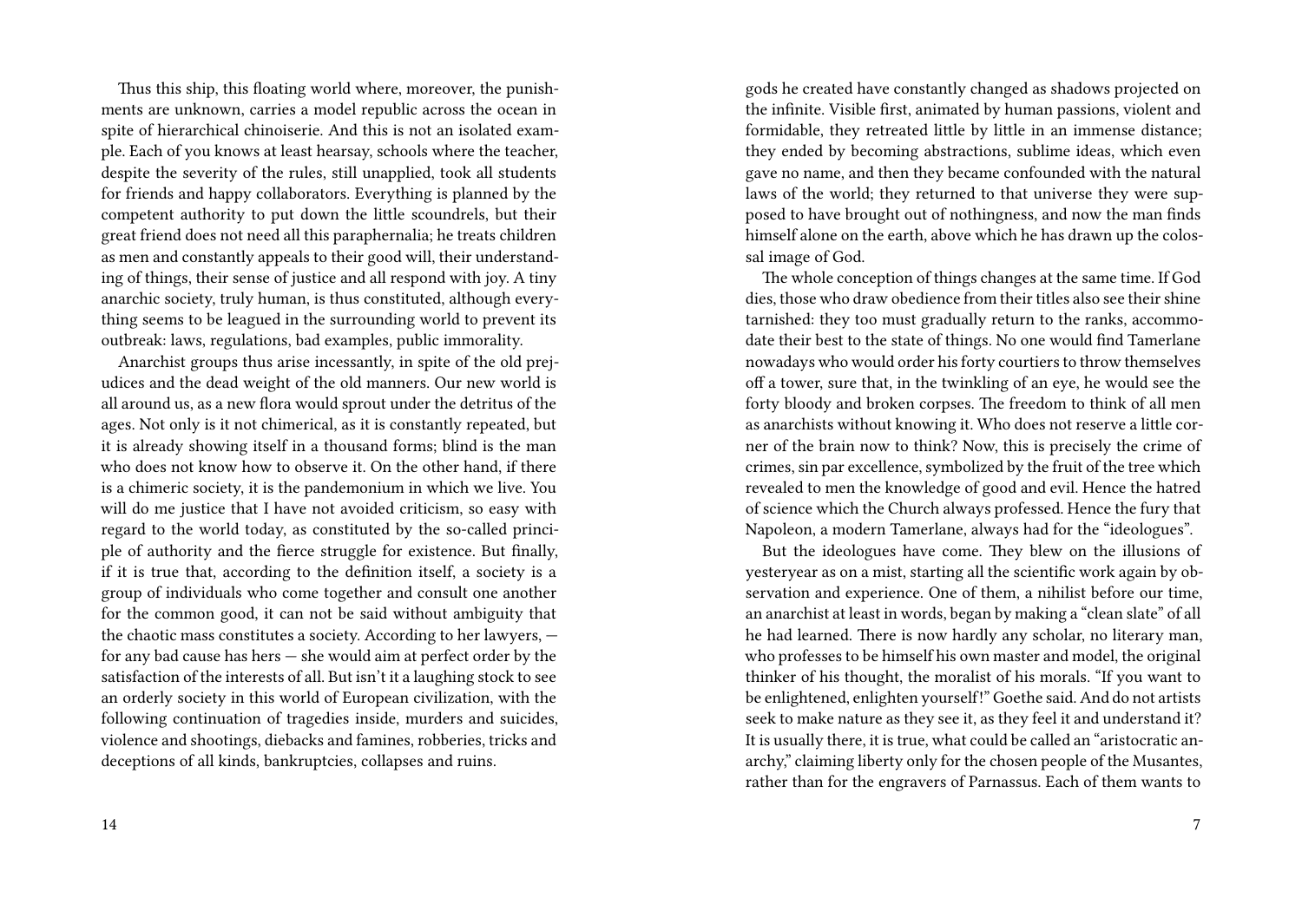think freely, to seek at will his ideal in the infinite while saying that "a religion for the people!" is necessary, he wants to live as an independent man but insists "obedience is made for women"; he wants to create original works, but "the mob from below" must remain enslaved as a machine to the ignoble functioning by the division of labor! However, these aristocrats of taste and thought no longer have the strength to close the great lock through which the current flows. If science, literature and art have become anarchists, if all progress, all new forms of beauty are due to the flourishing of free thought, this thought is also working in the depths of society and now it is no longer possible to contain it. It's too late to stop the flood.

Is the diminution of respect not the phenomenon par excellence of contemporary society? I once saw in England crowds rushing by the thousands to beg from the empty plate of a great lord. I will not see him now. In India, the pariahs devoutly stopped at the hundred and fifteen regulations that separated them from the proud Brahmin: since the rushes in the stations, there is nothing between them but the closing wall of a waiting room. Examples of baseness and vile reptilation are not lacking in the world, but there is progress in the direction of equality. Before showing respect, one sometimes wonders if the man or the institution are really respectable. We study the value of individuals, the importance of works. Faith in greatness has disappeared; now, where faith no longer exists, institutions disappear in their turn. The suppression of the state is naturally implied in the extinction of respect.

This rebellious criticism to which the state is subjected is also exercised against all social institutions. The people no longer believe in the holy origin of private property, produced, economists told  $us - we$  dare not repeat it now  $- by$  the personal work of the proprietors; he is not unaware that his individual labor never creates millions upon millions, and that this monstrous enrichment is always the consequence of a false social state, attributing to one the product of the labor of thousands of others; he will always respect were lighting up one by one in the black sky. They were talking at the quarterdeck, and what could be talked about except this eternal social question which grips us, which seizes us by the throat like Oedipus's sphinge. The reactionary of the group was pressed by his interlocutors, all more or less socialists. He suddenly turned towards the captain, the chief, the master, hoping to find in him a born defender of the good principles: "You keep order here! Is not your power sacred, what would become of the ship, directed by your constant will, if you do not? " — "Naïve man that you are," answered the captain, "between us, I can tell you that ordinarily I am absolutely useless. The man at the helm keeps the ship in its straight line, in a few minutes another pilot will succeed him, then others will follow regularly, without my intervention, the usual way. Lower drivers and mechanics work without my help, without my opinion, and better than if I interfere to give them advice. And all these sailors, these sailors also know what work they have to do, and, on occasion, I have only to reconcile my small share of work with theirs, more painful though less paid than mine. No doubt, I'm supposed to guide the ship, but do not you think that's just a fiction, the maps are there, and it's not me who drew them up. I was not me who dug for us the channel of the port from which we come and from the port in which we will enter. And this superb ship, barely complaining in its frames under the pressure of the waves, swaying majestically in the swell, stroking powerfully under the steam, it was not me who built it. What am I here in the presence of the great dead, inventors and scholars, our predecessors, who taught us to cross the seas? We are all comrades, the sailors are my comrades, and you also the passengers are my comrades, because it is for you that we ride these waves, and in case of peril, we count on you to help us fraternally. Our work is common, and we are in solidarity with each other!" All were silent and I gathered preciously in the treasure of my memory the words of this captain, as we did not see much.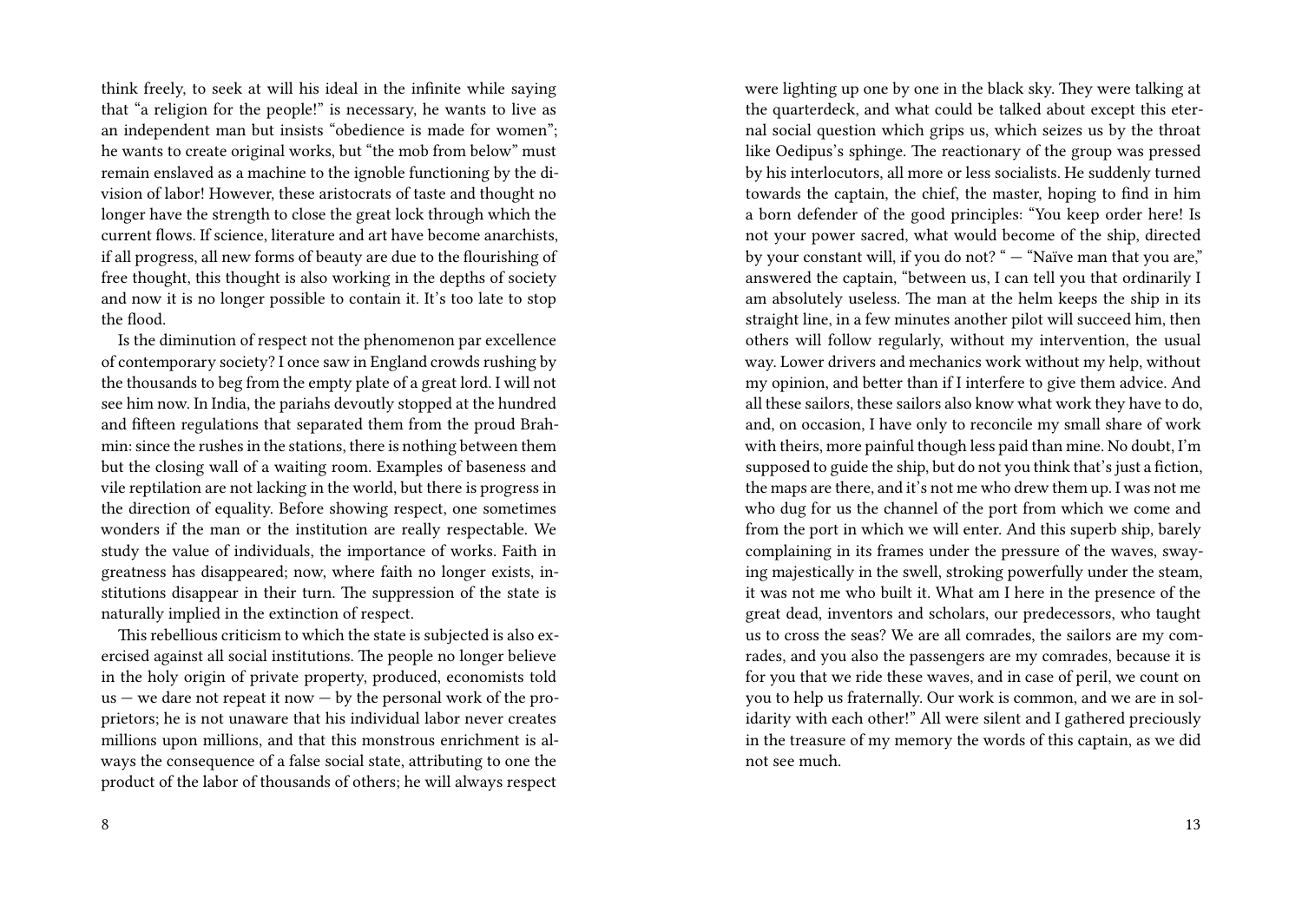intellects are reinvigorated. And yet we can cite many of these companies that have succeeded, among others that of the "Young Icaria" transformation of the colony of Cabet, founded half a century ago on the principles of an authoritarian communism: With more migration, the group of communaries became purely anarchist, now living a modest existence in the state of Iowa, near the Desmoines River.

But where anarchist practice really triumphs is in the course of everyday life among common people who would not be able to endure their dreadful struggle for existence if they did not engage in spontaneous mutual aid, putting aside differences and conflicts of interest. When one of them falls ill, other poor people take in his children, feeding them, sharing the meager sustenance of the week, seeking to make ends meet by doubling their hours of work. A sort of communism is instituted among neighbours through lending, in which there is a constant coming and going of household implements and provisions. Poverty unites the unfortunate in a fraternal league. Together they are hungry; together they are satisfied. Anarchist morality and practice are the rule even in bourgeois gatherings where they might seem to be entirely absent. Imagine a party in the countryside at which some participant, whether the host or one of the guests, would put on airs of superiority, order people around, or impose his whims rudely on everyone! Wouldn't this completely destroy all the pleasure and joy of the occasion? True geniality can only exist between those who are free and equal, between those who can enjoy themselves in whatever way suits them best, in separate groups if they wish, or drawing closer to one another and intermingling as they please, for the hours spent in this way are the most agreeable ones.

Here I would allow myself to tell you a personal memory. We were sailing on one of these modern boats that splits the waves superbly with the speed of fifteen to twenty knots per hour, and which draws a straight line from continent to continent despite wind and tide. The air was calm, the evening was mild and the stars

the bread that the worker has won hard, the hut he has built with his own hands, the garden he has planted, but he will certainly lose respect for the thousand fictional properties represented by the papers of all kinds contained in the banks. The day will come, I do not doubt, where it will quietly regain possession of all the products of common labor, mines and estates, factories and castles, railways, ships and cargoes. When the masses, this "vile" mass by its own ignorance and cowardice will suffer the fatal consequence, ceasing to deserve the qualifier by which they were insulted, when they know in all certainty that the hoarding of this immense asset rests only on a chirographic fiction, on faith in blue paperwork, the current social state will be well threatened! In the presence of these profound, irresistible evolutions, which are made in all human brains, how stupid, how meaningless will these furious clamours that we launch against the capitalists appear to our descendants! What will matter of the foul words dumped by a press forced to pay its subsidies in good prose, what would matter even of the insults honestly uttered against us by these "holy but simple" devotees who carried wood to the pyre of Jan Huss! The movement that carries us away is not the act of mere fanatics, or poor dreamers, it is the movement of society as a whole. It is necessitated by the march of thought, now fatal, inescapable, like the rolling of the Earth and the Heavens.

Some doubt may remain in your minds whether anarchy has ever been any more than a mere ideal, an intellectual exercise, or subject of dialectic. You may wonder whether it has ever been realized concretely, or whether any spontaneous organization has ever sprung forth, putting into practice the power of comrades working together freely, without the command of any master. But such doubts can easily be laid to rest. Yes, libertarian organizations have always existed. Yes, they constantly arise once again, each year in greater numbers, as a result of advances in individual initiative. To begin with, I could cite diverse tribal peoples called "savages," who even in our own day live in perfect social harmony, needing neither rulers nor laws, prisons nor police. But I will not stress such